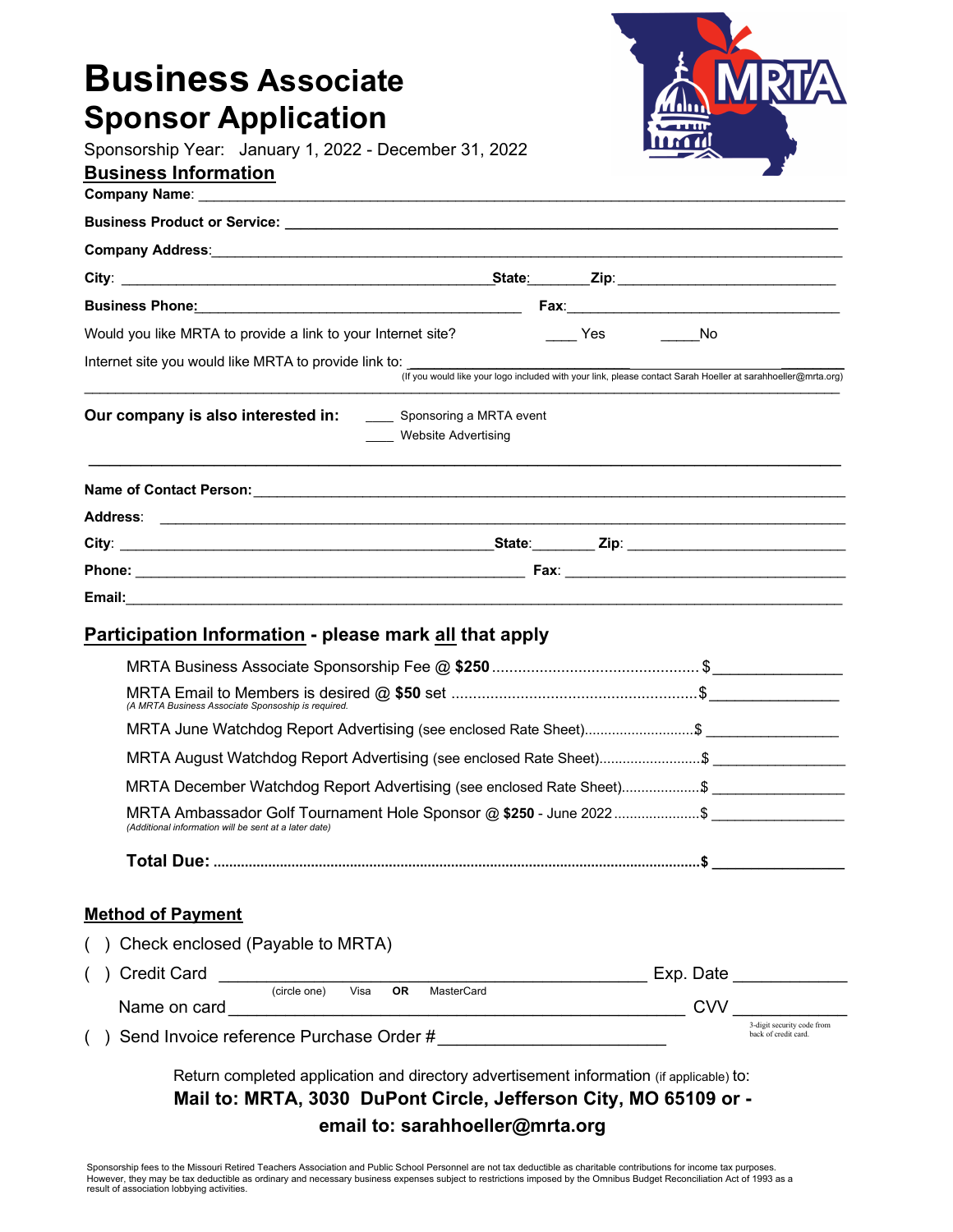

# **Become a 2022 Business Sponsor and Friend of MRTA**

### **As a Business Sponsor you will:**

- Demonstrate your support of public schools, retired and active teachers, administrators and public school personnel.
- Receive recognition of your sponsorship on the MRTA website, in the MRTA newsletters and in the MRTA Unit Presidents Summit and Annual meeting registration packet.
- Be provided a link from the MRTA Internet site directly to your business website.
- Receive one copy of each mailing of the MRTA Watchdog newsletters.
- Business may note MRTA Business Sponsorship in publications, advertising and website.
- Allow for an email to be sent to our membership with approval by executive director.

(There is an administrative service fee of \$50.00 that will be charged. The Association reserves the right to reject any email that is in conflict with the mission, vision and objectives of MRTA.)

• Unlimited posting to our Job Openings page on website.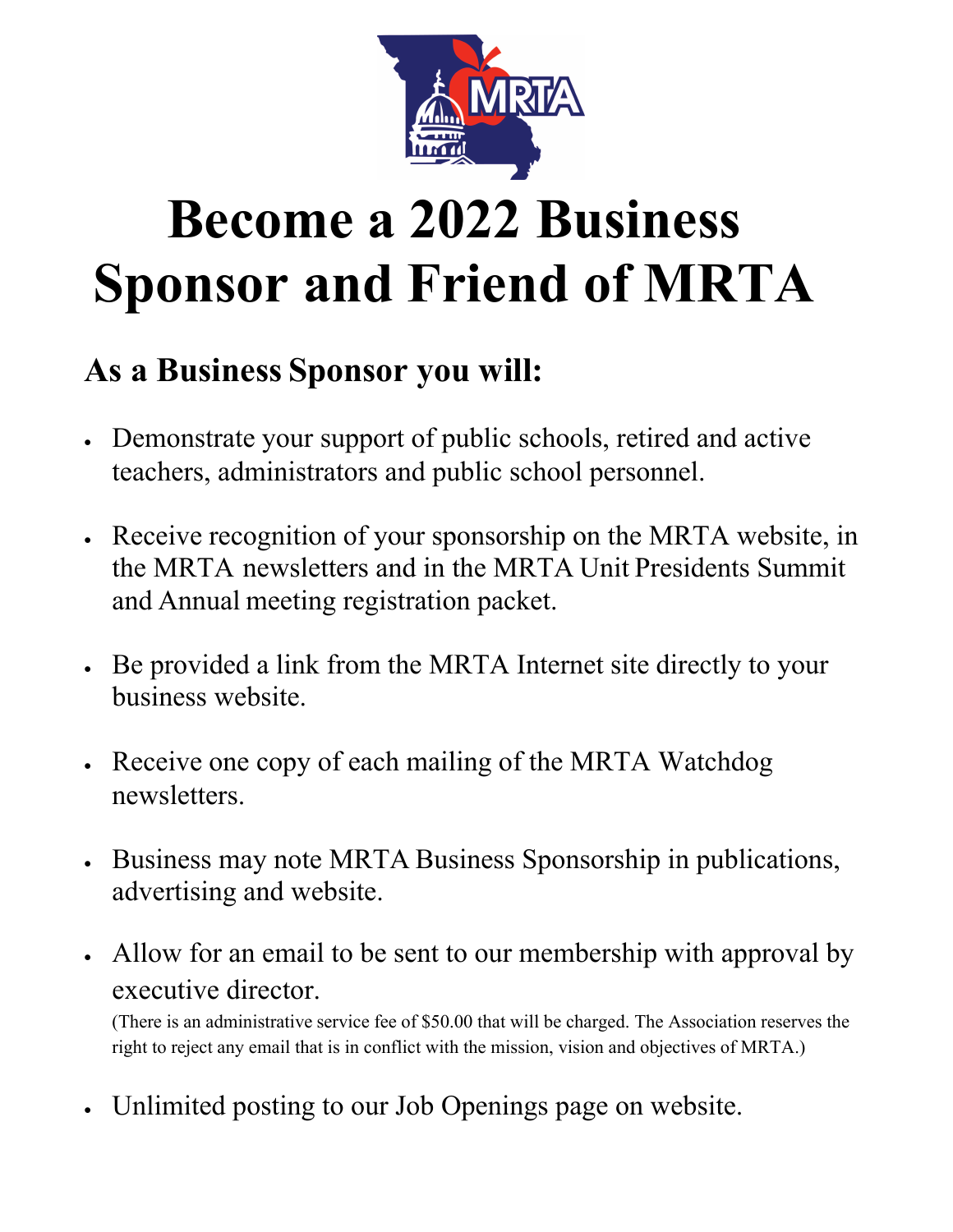

#### **2022 Watchdog Report Advertising Insertion Order**

Name of Advertiser:

Size of Ad (circle one) Full Page (\$800) Half Page (\$500) 1/4 page (\$300)

| ( ) Ad is Enclosed | () Ad will be mailed before deadling for publication |
|--------------------|------------------------------------------------------|
|--------------------|------------------------------------------------------|

| Contact Person Regarding This Ad: |  |
|-----------------------------------|--|
|-----------------------------------|--|

| Date: |
|-------|

**Production Charges:** Any production charges incurred will be billed to the advertiser.

**Terms and Method of Payment:** Payment is due 30 days from date of invoice.

( ) Check enclosed - make checks payable to **Missouri Retired Teachers Association**

| () Credit Card Number       |                                                                                                                                                                                                                                                                       | Exp. Date                                          |
|-----------------------------|-----------------------------------------------------------------------------------------------------------------------------------------------------------------------------------------------------------------------------------------------------------------------|----------------------------------------------------|
|                             | MasterCard<br>(circle one)<br>Visa - <b>or</b>                                                                                                                                                                                                                        |                                                    |
| Name on Card                |                                                                                                                                                                                                                                                                       | <b>CVV</b>                                         |
|                             | ( ) Send Invoice reference Purchase Order #                                                                                                                                                                                                                           | 3-digit security code from<br>back of credit card. |
|                             |                                                                                                                                                                                                                                                                       |                                                    |
|                             |                                                                                                                                                                                                                                                                       |                                                    |
| <b>Send Advertising to:</b> | email: sarahhoeller@mrta.org OR                                                                                                                                                                                                                                       |                                                    |
|                             | Sarah Hoeller, Assistant Director                                                                                                                                                                                                                                     |                                                    |
|                             | <b>Missouri Retired Teachers Association</b>                                                                                                                                                                                                                          |                                                    |
|                             | 3030 DuPont Circle                                                                                                                                                                                                                                                    |                                                    |
|                             | Jefferson City, MO 65109                                                                                                                                                                                                                                              |                                                    |
| Indemnification:            |                                                                                                                                                                                                                                                                       |                                                    |
|                             | Advertising will be accepted with the understanding that the advertiser and his agency, jointly and severally will indemnify and hold<br>harmless the Missouri Retired Teachers Association and Public School Personnel and any of its officers, agents and employees |                                                    |

harmless the Missouri Retired Teachers Association and Public School Personnel and any of its officers, agents and employees against expenses (including legal fees) and losses resulting from the publication of the contents of the advertisement, including without limitation, claims or suits for libel, violation of right of privacy, copyright infringement or plagiarism. The Missouri Retired Teachers Association and Public School Personnel reserves the right to reject any advertisement at any time.